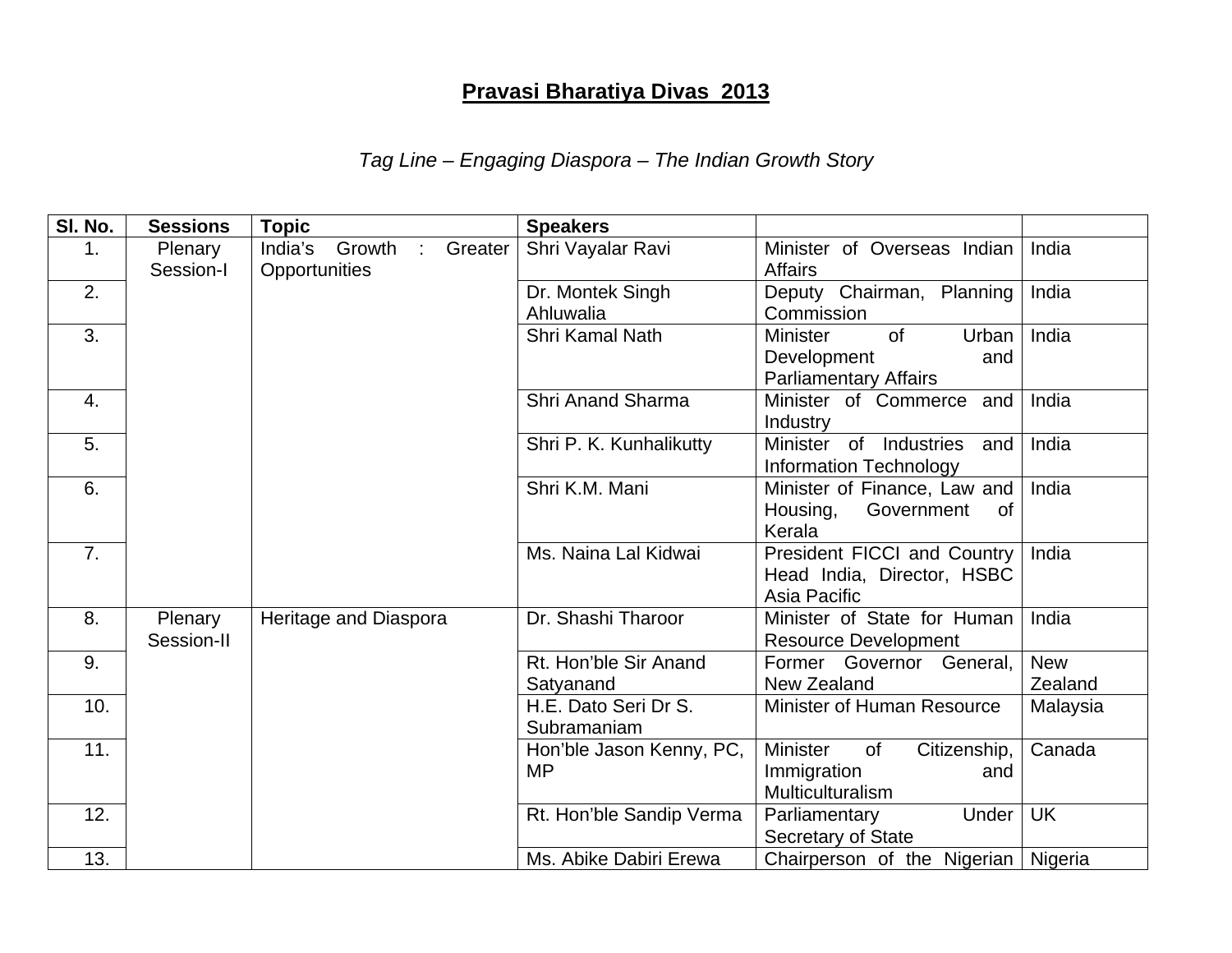|     |                    |                               |                          | Representatives<br>House of         |                  |
|-----|--------------------|-------------------------------|--------------------------|-------------------------------------|------------------|
|     |                    |                               |                          | Committee                           |                  |
| 14. |                    |                               | Shri Pavan K. Varma      | Author<br>former<br>and             | <b>Bhutan</b>    |
|     |                    |                               |                          | Ambassador of<br>India<br>to        |                  |
|     |                    |                               |                          | <b>Bhutan</b>                       |                  |
| 15. |                    |                               | Shri Gopinath Pillai     | Ambassador-at-Large,                | Singapore        |
|     |                    |                               |                          | Singapore                           |                  |
| 16. |                    |                               | Shri Ashook Ramsaran     | <b>GOPIO</b><br>President,          |                  |
|     |                    |                               |                          | International                       |                  |
| 17. |                    |                               | Shri Yanktesh Permal     | Chairman, Reddy Group of            |                  |
|     |                    |                               | Reddy                    | Companies                           |                  |
| 18. |                    |                               | Dr. Vidya Yeravdekar     | Symbiosis<br><b>Director</b>        | India            |
|     |                    |                               |                          | International University, Pune      |                  |
| 19. |                    |                               | Shri Sant Singh Chatwal  | Chairman<br>CEO,<br>and             |                  |
|     |                    |                               |                          | Hampshire<br><b>Hotels</b><br>and   |                  |
|     |                    |                               |                          | <b>Resorts</b>                      |                  |
| 20. | Plenary            | Young<br>Overseas<br>Engaging | Shri Salman Khurshid     | <b>Minister of External Affairs</b> | India            |
| 21. | Session-III        | Indians                       | Dr. G. Mohan Gopal       | Rajiv<br>Gandhi<br>Director,        | India            |
|     |                    |                               |                          | Institute for Contemporary          |                  |
|     |                    |                               |                          | Studies, Gurgaon                    |                  |
| 22. |                    |                               | Shri Ajay Maken          | Minister of Housing<br>and          | India            |
|     |                    |                               |                          | <b>Poverty Alleviation</b>          |                  |
| 23. |                    |                               | Shri K.C. Venugopal      | Minister of State for Civil         | India            |
|     |                    |                               |                          | Aviation                            |                  |
| 24. |                    |                               | Shri Mookeshwar          | Minister of Arts and Culture        | <b>Mauritius</b> |
|     |                    |                               | Choonee                  |                                     |                  |
| 25. |                    |                               | Shri Madhu Goud Yakshi   | <b>Member of Parliament</b>         |                  |
| 26. |                    |                               | Shri T.P. Sreenivasan    | Managing Trustee & Director         | India            |
|     |                    |                               |                          | General, Kerala International       |                  |
|     |                    |                               |                          | Centre                              |                  |
| 27. |                    |                               | Dr. Ruby Dhalla          | Politician                          | Canada           |
| 28. |                    |                               | Shri Naval Bajaj         | Indo<br>President,<br>Canada        | Canada           |
|     |                    |                               |                          | <b>Chamber of Commerce</b>          |                  |
| 29. | <b>PBD Oration</b> | <b>Gadar Movement</b>         | Shri M.P. Veerendrakumar | <b>Former Union Minister</b>        |                  |
| 30. |                    |                               | Prof. Harish Puri        | Rtd. Professor of Political         | India            |
|     |                    |                               |                          | Science and Head,<br>B R            |                  |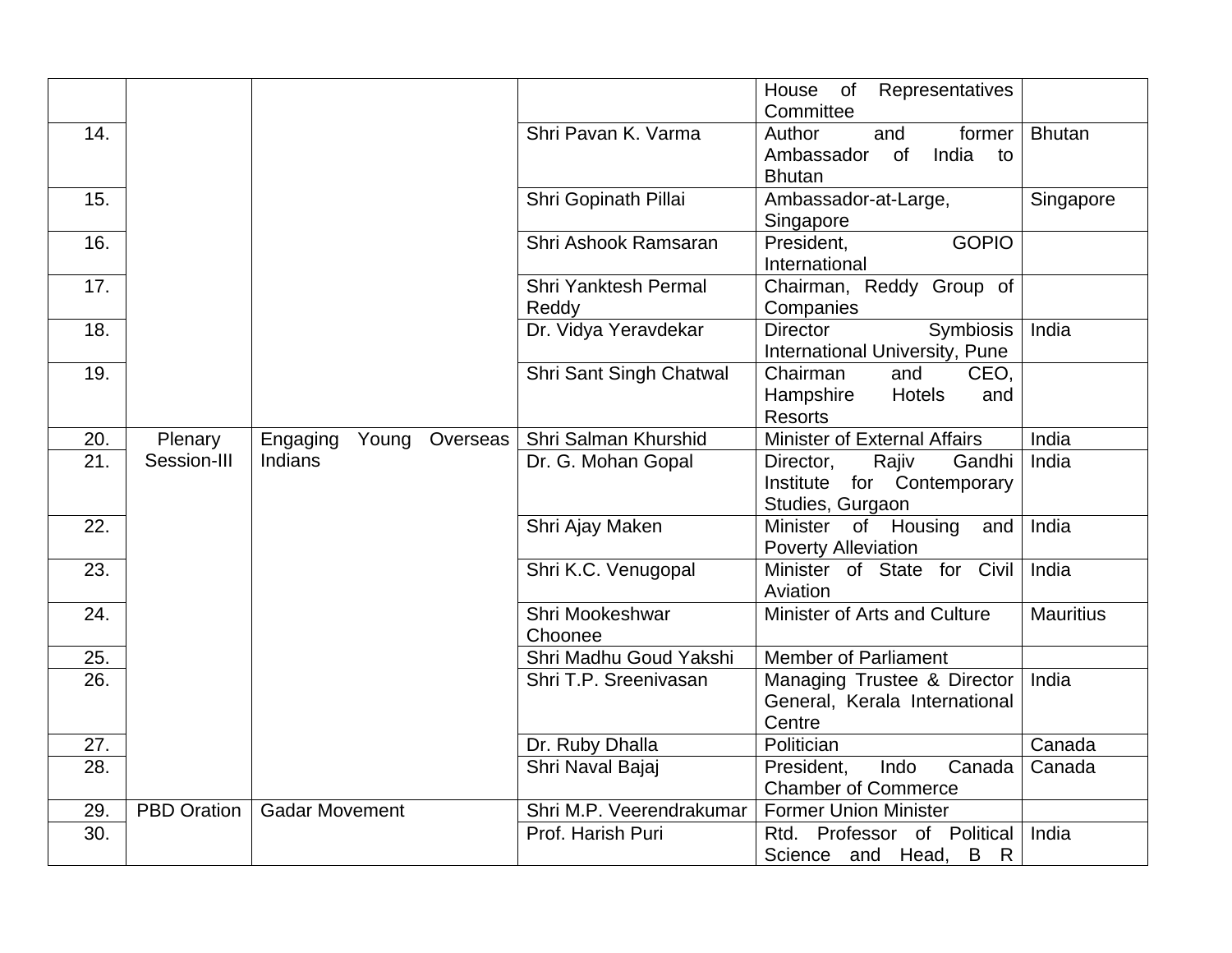|     |              |                                |                              | Ambedkar Chair Guru Nanak                           |                          |
|-----|--------------|--------------------------------|------------------------------|-----------------------------------------------------|--------------------------|
|     |              |                                |                              | Dev University, Amritsar                            |                          |
| 31. | Concurrent   | Innovation and Technology      | Dr. A. Didar Singh           | <b>Secretary General, FICCI</b>                     | India                    |
| 32. | Session $-1$ |                                | Shri Sam Pitroda             | Advisor to PM on Public                             | India                    |
|     |              |                                |                              | Information,<br>Infrastructure                      |                          |
|     |              |                                |                              | and Innovation                                      |                          |
| 33. |              |                                | Shri Jagathrakshakan S.      | <b>Minister</b><br><b>State</b><br><b>of</b><br>for | India                    |
|     |              |                                |                              | Commerce and Industry                               |                          |
| 34. |              |                                | Shri Kodikunnil Suresh       | Minister of State for Labour                        | India                    |
|     |              |                                |                              | and Employment                                      |                          |
| 35. |              |                                | Lord Karan Billimoria        |                                                     | $\overline{\mathsf{UK}}$ |
| 36. |              |                                | Shri P. Nanda Kumaran        | <b>MD State Bank of Travancore</b>                  | India                    |
| 37. |              |                                | Dr. Abdool Magid Karim       | President, EDISA Bank                               |                          |
|     |              |                                | Vakil                        |                                                     |                          |
| 38. |              |                                | Dr. M. Anirudhan             |                                                     | <b>USA</b>               |
| 39. | Concurrent   | of<br>Meeting<br>Diaspora      | Dr. M.K. Muneer              | Minister of Panchayats &                            | India                    |
|     | Session - II | Organizations<br>(Safe         |                              | Social Welfare, Government                          |                          |
|     |              | environment<br>for<br>Overseas |                              | of Kerala                                           |                          |
| 40. |              | Indians)                       | Ms. Preneet Kaur             | Minister of State for External                      | India                    |
|     |              |                                |                              | Affairs                                             |                          |
| 41. |              |                                | <b>Justice Moosa Ebrahim</b> |                                                     | Zimbabwe                 |
| 42. |              |                                | Shri Harinder Takhar         | of<br><b>Minister</b><br>Government                 | Canada                   |
|     |              |                                |                              | Services, Ontario                                   |                          |
| 43. |              |                                | Dato Sri S. Samy Velu        | Special Envoy of the Prime                          | Malaysia                 |
|     |              |                                |                              | Minister of Malaysia                                |                          |
| 44. |              |                                | Dr. Ravi Pillai              | Managing Director, RP Group                         |                          |
|     |              |                                |                              | of Companies                                        |                          |
| 45. |              |                                | <b>Shri Sunny Wycliffe</b>   | Federation<br>Kerala<br><b>of</b>                   |                          |
|     |              |                                |                              | Association<br><b>North</b><br><b>of</b>            |                          |
|     |              |                                |                              | American (FOKANA)                                   |                          |
| 46. |              |                                | Shri Anto Antony             | <b>Member of Parliament</b>                         | India                    |
| 47. |              |                                | Shri Mahen Utchanah          | Global<br>Chairman,                                 |                          |
|     |              |                                |                              | Organization of People of                           |                          |
|     |              |                                |                              | Indian Origin, International                        |                          |
|     |              |                                |                              | East                                                |                          |
| 48. |              |                                | Dr. Jean-Regis Ramsamy       | Vice<br>GOPIO,<br>President,                        |                          |